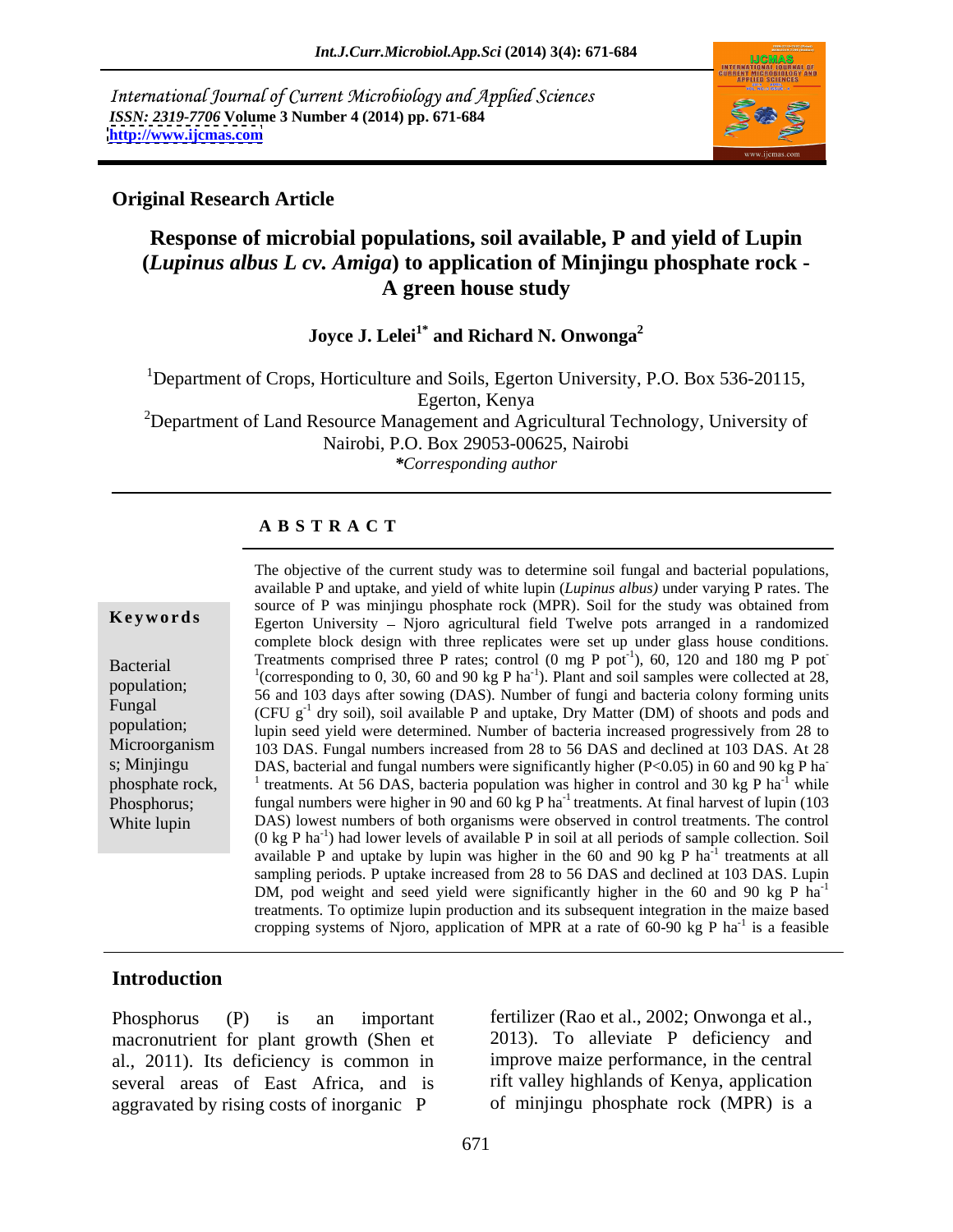cheaper alternative to the expensive triple in microbial population at different growth super phosphate fertilizer (Onwonga et al., stages of white lupin under different rates 2013). MPR is the predominant type of of P from MPR is therefore of phosphate rock (PR) deposit in Eastern Africa with sufficient quantity and reactivity cum potential for direct Further, there is need for information on P application (Okalebo et al., 2007). It is rate from MPR required for optimal white however characterized by low solubility in lupin production. Such knowledge will be water (Thuita et al., 2005). In the study by important in the likely introduction of the Onwonga et al. (2013), solubilization of legume and MPR as P fertilizer source into MPR was achieved by the acidic nature of the maize based cropping systems of the study soils (pH in water solution <5.0) Njoro. The objective of the current study and with the application of manure, conditions necessary for PR solubilization and fungal population, available P and (Okalebo et al., 2007). In non acid soils, such as found in Njoro sub-County in Kenya, or in the absence of manure, other alternatives of solubilizing MPR must be explored particularly those involving leguminous plant species.

Certain plant species exhibit mechanisms A pot trial was conducted under localized in the rhizosphere that allow for glasshouse conditions with natural light efficient use of P through dissolution of from January  $4^{th}$ , to April  $10^{th}$ ,  $2012$  at PR (Arcand and Schneider, 2006; Okalebo Egerton University, Njoro Kenya. The et al., 2007). One such crop is white lupin average monthly temperatures varied (*Lupinus albus* L.). The legume forms between 19-21° C during the day and 14 special root structures called cluster or 18° C at night. Soil for the study was proteoid roots in response to P deficiency obtained from Egerton University (Shane and Lambers 2005). The roots agricultural field and had the following strongly acidify the surrounding physical and chemical characteristics; rhizosphere and secrete large amounts of neutral in pH (pH water 6.4), moderate in organic acids, mainly citrate (Weisskopf et organic C  $(14 \text{ g kg}^{-1})$ , high in total N  $(3.5 \text{ m})$ al., 2006) and this enables them access  $g\text{kg}^{-1}$ , low in Olsen extractable P (14.2) sparingly available nutrients such as  $\log_{10} \text{kg}^{-1}$ ) and exchangeable bases (cmol phosphate (Weisskopf et al., 2011). Soil  $\text{kg}^{-1}$ ); Ca (6.5), Mg (0.72) and K (1.42), organisms are sensitive to chemical and clay loam in texture (%); sand (36), changes in the surrounding soil silt (29.6), and clay (34) (Landon, 1991). (Alexander, 1977; Beauregard et al., 2010). Bacteria and fungi are the dominant **Treatments, experimental design and** decomposers in soil (Waring et al., 2013). experimental set up A microbial community of fungal: bacterial dominance indicates both its Treatments comprised; a control (0 mg P response to environmental change and its  $pot^{-1}$ , and three P rates; 60, 120 and 180 impact on ecosystem function (Strickland  $mg P$  pot<sup>-1</sup> (corresponding to 0, 30, 60 and

of P from MPR is therefore of considerable interest.

was therefore to determine soil bacterial uptake and white lupin yield under varying rates of MPR in a green house study.

### **Materials and Methods**

### **General**

 $\frac{\text{th}}{2012}$  of , 2012 at obtained from Egerton University ), high in total N (3.5

# **experimental set up**

and Rousk, 2010). Understanding changes  $90 \text{ kg} \cdot P \text{ ha}^{-1}$  on weight basis of 2000 000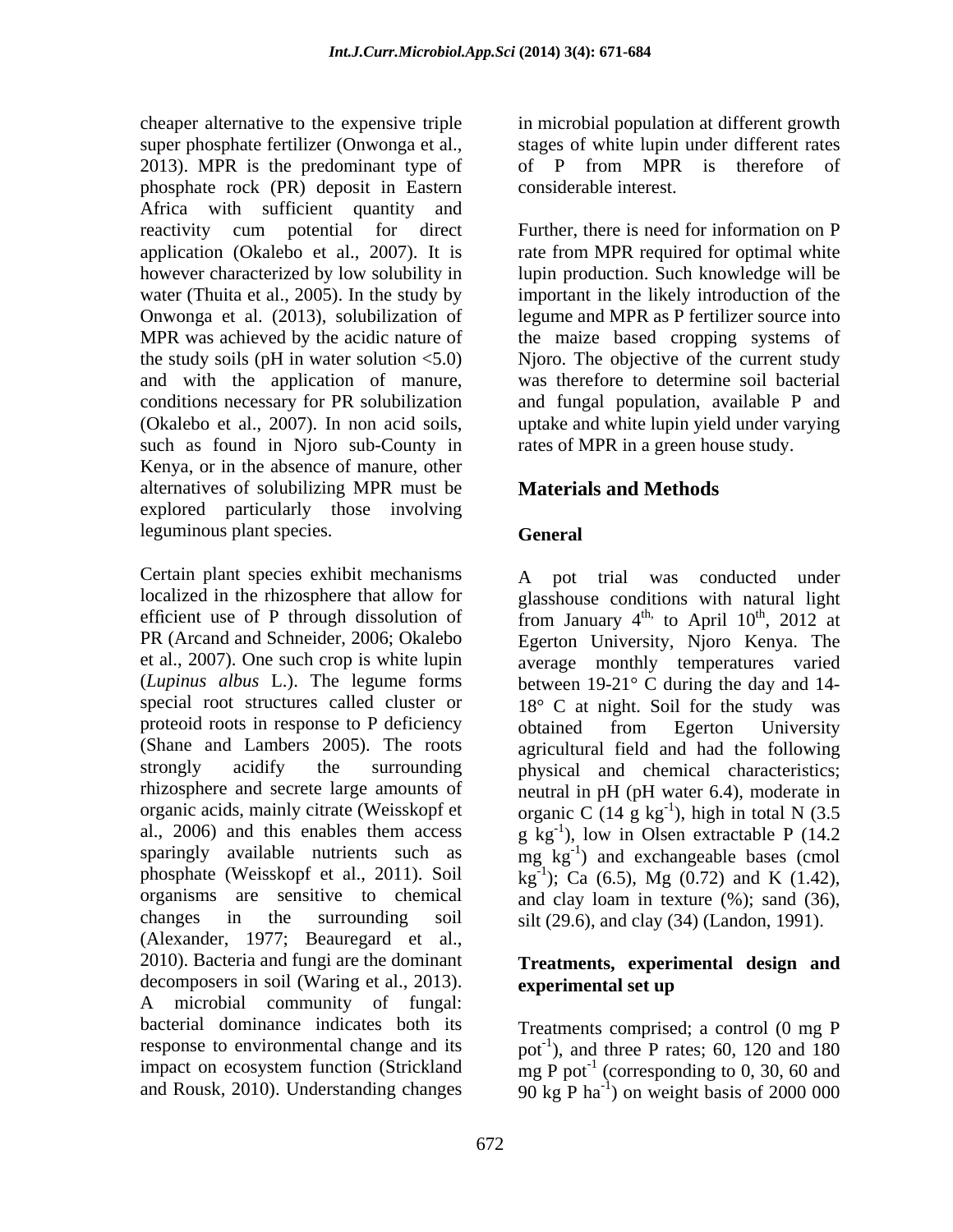kg soil ha<sup>-1</sup>. The source of P was MPR. were divided into two as per the analysis kg soil  $ha^{-1}$ . The source of P was MPR. Four kilogram air dried soil was mixed with MPR as per outlined treatments. Treated soils were then placed into twelve plastic pots of 25 cm in diameter and 23 Samples for microbial analysis were put in cm in height. A randomized complete sterile polythene bags and sealed with block design with three replicates was rubber bands while those for available P used with each replicate consisting of four analysis were put in separate polythene pots. Seeds were surface sterilized for 20 min in  $H_2O_2$ , rinsed with sterile water and were removed from soil by sieving. germinated. Two seedlings with fully Samples for analysis of initial physical and expanded leaves of the first pair were chemical properties and available P (from transplanted to each pot, as the seed experimental pots) were air dried in the represents a significant source of P that laboratory while those for microbial may be used potentially under conditions of low P availability (Buhler et al. 3 days. Appropriate sterile materials were 2003).i.e. the remainder of the seed was used and sterile conditions maintained removed from each seedling using a scalpel before transplanting. No mineral samples were taken by cutting the plants nutrients other than P applied. Soil was two cm above the soil level with a sharp watered to field capacity (15% w/w) twice last knife. At harvest, pods (which contained a week to replace water losses by seeds) were separated from stem. Shoots evapotranspiration. Weeds were hand collected at the three plant growth stages pulled as they emerged and left in the pots were rinsed of any adhering soil particles to decompose. using distilled water, placed in paper bags

About 70 kg top soil (0-15cm) was Kenya. The soils were composited by determined. mixing thoroughly and then transported to the laboratory. Approximately 20 kg of soil was used for determination of soil initial physical and chemical properties Air-dried soils sieved through 2 mm mesh and 48 kg for setting up of pot were analyzed for pH (Soil:  $H_20$ ; 1:2.5), experiments respectively. During lupin texture, total N, organic carbon and growth in the pot experiment, plant and available P according to standard soil samples were collected at three procedures (McLean, 1982). Exchangeable growth stages: vegetative stage i.e. 28 bases (K, Ca and Mg) were extracted with days after sowing (DAS)], 50% flowering 1.0 M-ammonium acetate at pH 7 and (56 DAS), and at final harvest (103 DAS) when leaves turned yellow. Soil samples spectrophotometry (©Analyticjena). The

to be done i.e. measurement of available P and enumeration of fungi and bacteria.

**Soil and plant sampling** weight of shoots was determined and a collected from 15 locations at the determine nutrient uptake. Pods were agricultural research field site (longitude shelled manually to obtain seeds. Pods  $35^{\circ}23'$  and  $35^{\circ}35'$  East and Latitude  $0^{\circ}13'$  were sun dried and their dry weight and 1<sup>o</sup>10' south) of Egerton University, determined. Seed yield per plant was also 10' south) of Egerton University, determined. Seed yield per plant was also bags and sealed. In the laboratory, roots chemical properties and available P (from analysis stored at 4°C and analysed within throughout the microbial study. Plant knife. At harvest, pods (which contained and oven-dried at 70°C for 24 hours. Dry portion ground in a plant grinder with a 2mm sieve, and analyzed for total P to determined.

### **Soil and plant analysis**

available  $P$  according to 1.0 M-ammonium acetate at pH 7 and measured by atomic adsorption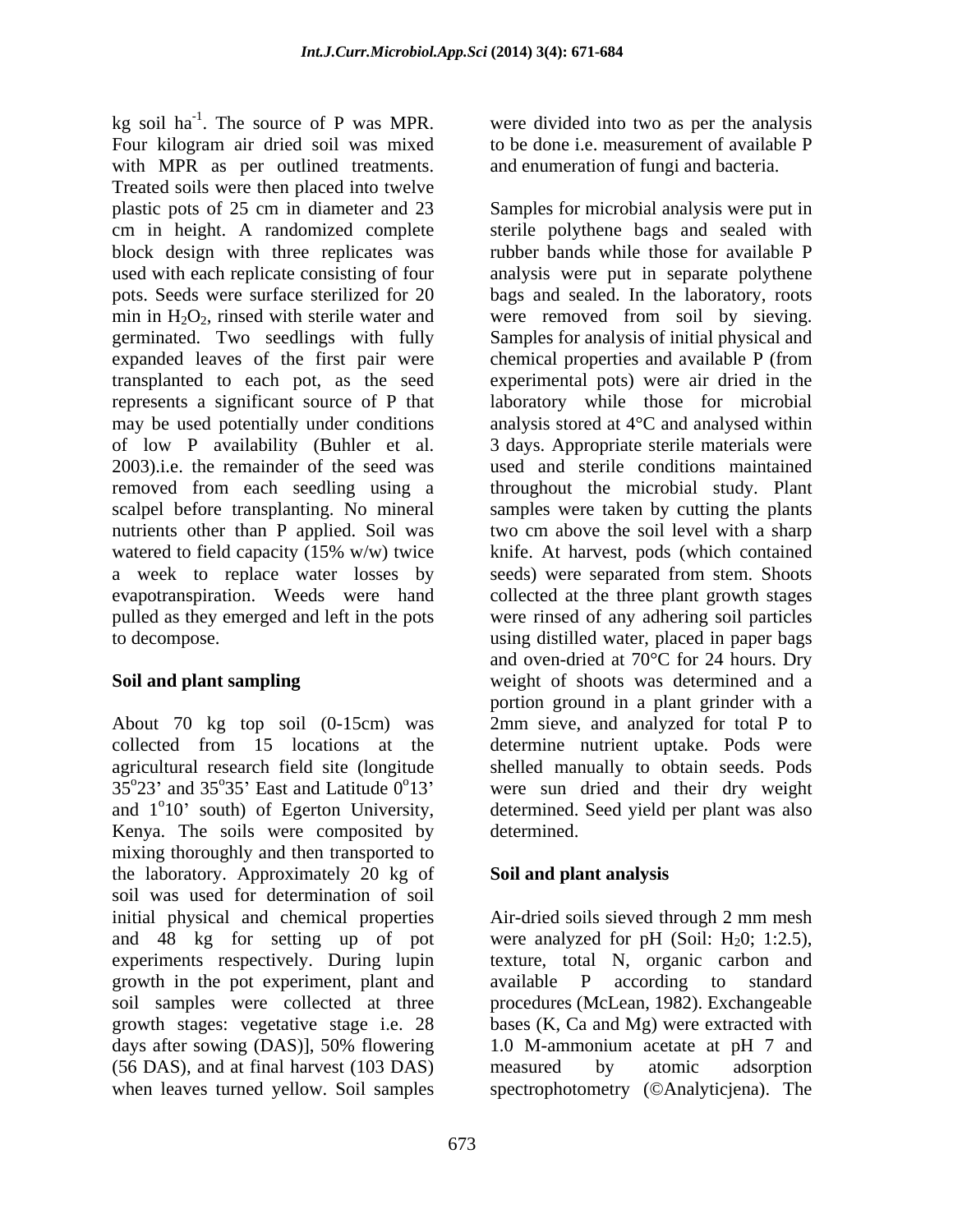total P in ground shoot samples was assayed using the vanado-molybdate method as described by Okalebo et al.  $\frac{\text{number of}}{\text{colories}} = \frac{(\text{c.f.u})/g \text{ soil}}{\text{Amount plated} \times \text{dilution}}$ (2002). Total P uptake was calculated at the three maize growth stages using the<br>
Statistical analysis following formulae [Peterburgski, 1986]; Total nutrient uptake  $(kg ha<sup>-1</sup>)$  = nutrient  $^{-1}$ ) = nutriont concentration (P/100) x dry matter yield

#### **Enumeration of soil microbes**

A 1:10 dilution was prepared by weighing 1 gm of soil into 10 ml sterile distilled water and shaken thoroughly to mix the soil and water. All tubes were capped to prevent addition of bacteria and fungi from the air. A  $1:100$  dilution was correlated to the correlation of  $\alpha$  means. prepared by pipetting One mL of soil suspension into another tube of 9 mL of<br>distilled the start of the start of the start of **Results and Discussion** distilled sterile water and mixed **NESULS and DISCUSSION** thoroughly by shaking. A 1:1000 dilution was prepared by again pipetting 1 ml of the suspension into another 9 mL test tube<br>  $\begin{array}{ll}\n\text{number of hyperbolic} \\
\text{exponential-1} & \text{inter} \\
\text{inter} & \text{inter} \\
\text{inter} & \text{inter} \\
\text{inter} & \text{inter} \\
\text{inter} & \text{inter} \\
\text{inter} & \text{inter} \\
\text{inter} & \text{inter} \\
\text{inter} & \text{inter} \\
\text{inter} & \text{inter} \\
\text{inter} & \text{inter} \\
\text{inter} & \text{inter} \\
\text{inter} & \text{inter} \\
\text{inter} & \text{inter}$ and shaken thoroughly. 1 mL of the 1:1000 dilution was aseptically pipetted<br>ante the surface of nutrient easy for **Bacterial and fungal numbers in** onto the surface of nutrient agar for<br> **Example 1990 Example 1 CO Example 1 CO Elation to lupin growth** growth of bacteria. A disinfected relation to tup in growth of bacteria. spreading rod was used to spread the liquid uniformly on the medium. Viable cells of the bacteria were assessed from  $\alpha$  and  $\alpha$  is the same stage of the strong growth the plates incubated at  $30\pm0.1^\circ$  after 48 progressively from 28 to 103 DAS. Fungal<br>hours incubation.

The same procedure was followed for enumerating fungal colonies with the<br>exception of medium used to grow fungi line lines in microbial numbers from 28 to exception of medium used to grow fungi and period of incubation. Potato dextrose agar (PDA) was used and plates incubated for seven days. The microbial cells and exudates. Plant roots are an communities (bacteria and fungi) were enumerated under a digital colony counter as colony forming units (CFU)  $g^{-1}$  dry soil on the plates. Number of bacteria and fungi in 1 gm of soil were calculated using the following formulae: carbon from roots primarily as mucilages,

Number of bacteria/fungi  
colories = 
$$
\frac{\text{Number of bacteria/fungi}}{\text{Amount plated} \times \text{dilution}}
$$

### **Statistical analysis**

 $=$  nutrient  $\Delta$ <sup>11</sup> data was subjected to exclude of  $(\text{kg ha}^{-1})$ . This was converted to mg g<sup>-1</sup> dry variance (ANOVA) to determine statistical dry variation in treatment effects on measured matter.<br>
parameters. Where F- values were<br>
parameters. Where F- values were All data were subjected to analysis of variance (ANOVA) to determine statistical significant, Tukey's Honestly Significant Difference was used for mean separation at the 5% probability level. All statistical analyses were performed using SPSS software (SPSS, 1999). Correlations between available soil P and P uptake by lupin were measured using Pearson's correlation coefficient by comparing their means.

### **Results and Discussion**

#### **Bacterial and fungal numbers as influenced by application of MPR with progression of lupin growth**

#### **Bacterial and fungal numbers in relation to lupin growth**

 $\frac{1}{\alpha}$  after 48 (Fig. 1). Number of bacteria increased Number of bacteria and fungi (CFU  $g^{-1}$ -1 dry soil) varied with stage of lupin growth numbers increased from 28 to 56 DAS and declined at 103 DAS (Fig. 1).

<sup>-1</sup> dry soil thizosphere is characterized by a Increase in microbial numbers from 28 to 56 DAS can be attributed to availability of soil carbon in form of sloughed off root active component of soil creating the rhizosphere (Micallef et al. 2009). The significant increase in number and activity of soil microorganisms due to exudation of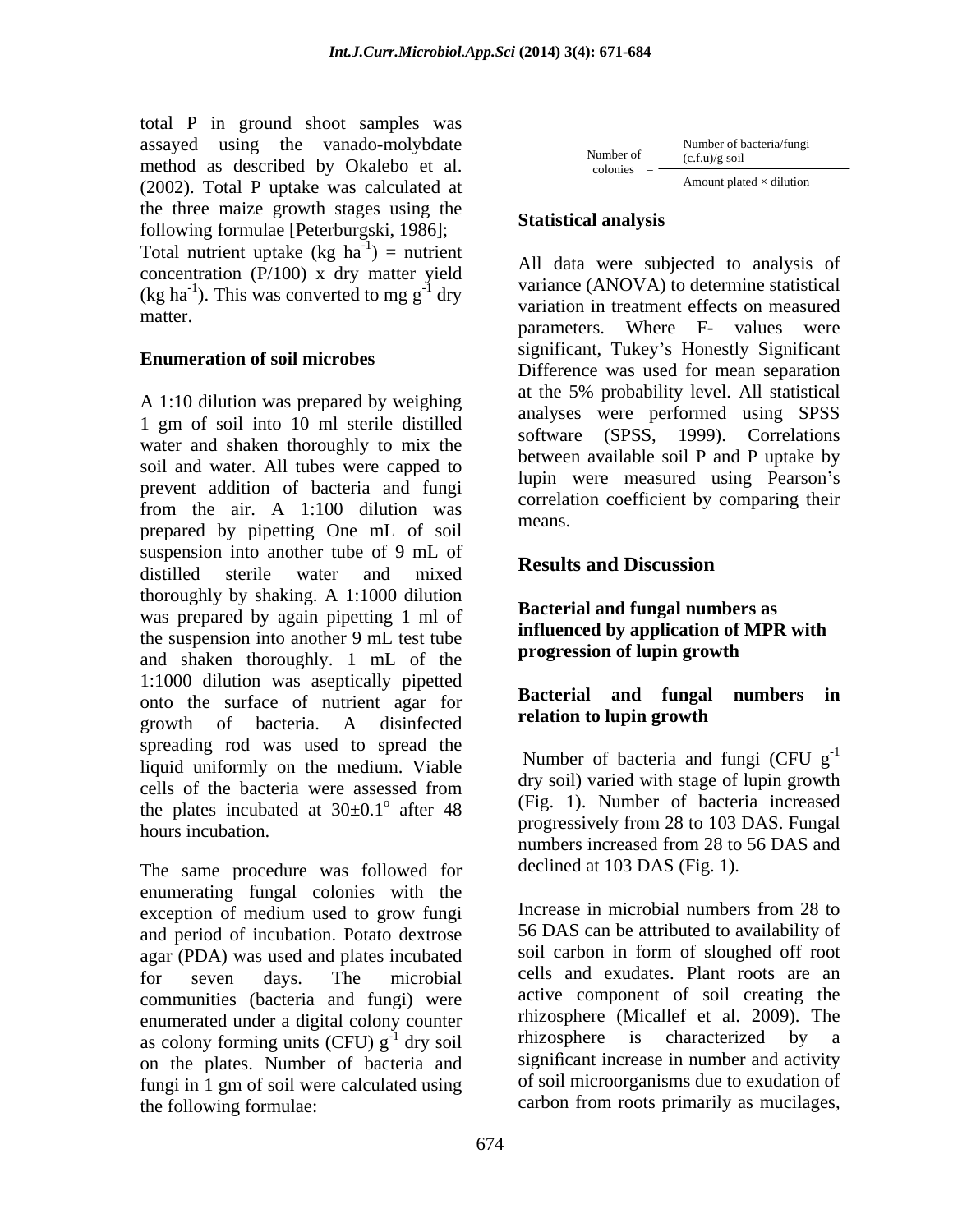simple hexose sugars, and organic anions Tolerance of fungi to acidity may partly (Jones et al. 2009; Weisskop et al., 2011). explain the higher fungal numbers at 56 Rhizodeposition is more intense when DAS than 103 DAS. A study comparing plants are growing actively (Micallef et soil fungal/bacterial ratios in a pH gradient al.. 2009). In a study on utilization of root showed that low-pH soils had a mucilage from pea by rhizobia bacteria fungal/bacterial ratio of almost 9, while at (Knee et al., 2001), bacteria grew on pH 7 the ratio was 2 (Baath and Anderson, mucilage to cell densities of three- to 25-<br>2003). In a study on bacterial and fungal fold higher than controls with no added communities across a pH gradient, Rousk carbon source, with cell densities of 1 to et al. (2009) reported that relative 15% of those obtained on an equal weight abundance of fungi was unaffected by soil of glucose. In a study to determine the relative importance of roots exudates on fungal composition and diversity, Broeckling et al. (2008) reported that exudates were capable of maintaining fungal community. It is estimated that 2-<br>  $\frac{10}{6}$  composition (Waldrop et al., 2006).<br>  $\frac{10}{6}$  of C from rhizodenosition i.e. root Increase in available P in soil from 4% of C from rhizodeposition i.e. root<br>
exudates and other organic substances<br>
solubilized MPR (Table 2) and exudates and other organic substances solubilized MPR (Table 2) released by plant roots during plant growth, remains adsorbed on clay minerals into rhizosphere microorganisms (Van

DAS may be attributed to rhizosphere an active role in shaping fungal water (Okalebo et al., 2006). Root acidification (Weisskopf et al., 2006;

pH <sup>7</sup> the ratio was <sup>2</sup> (Baath and Anderson, 2003). In <sup>a</sup> study on bacterial and fungal pH. They reported a fivefold increase in fungal growth with lower soil pH.

and SOM, while 0.8–3.2% is incorporated at 56 DAS. Fungi are heterotrophic Ginkel et al., 2000). **Exercise 2001** growth (Jones et al., 2004). A study on Lower bacterial numbers at 56 than 103 exudates suggested that root exudates play acidification caused by citrate released community (Broeckling et al., 2008). In a from mature root clusters of white lupin. study on the impact of phosphorus The release of citrate was in response to fertilization to fungal diversity, changes in low available P soil as MPR is insoluble in soil P fertility associated with fertilization secretions contribute to formation of an communities (Beauregard et al., 2010). important adaptive mechanism to The lower fungal numbersat 103 than 56 phosphorus starvation, by which the plant DAS may be attributed partly to declining can alter its microenvironment and root exudates with aging of the plant and subsequently affect phosphate availability low/declining organic matter content in the in the rhizosphere (Li et al., 1997). In soil. As plants age, there is a slowing white lupin high quantities of citrate and down of release of exudates as plants protons are excreted, at the mature stage of reach the end of their life cycle (Micallef cluster roots leading to drastic rhizosphere et al. 2009). Most organic matter Neumann et al., 1999). Weisskopf et al. 2005). It takes plant growth to develop (2006) further reported significant most soil organic matter. In the pot decrease of total bacterial abundance in a experiments there was one cycle of plant study on microbial degradation of citrate, growth and lupin residue was not at the mature stage of cluster roots incorporated into soil, and therefore lackSoil pH and nutrients availability are main drivers of soil microbial community composition (Waldrop et al., 2006). Increase in available P in soil from solubilized MPR (Table 2) and rhizodeposition by white lupin may have additionally caused higher fungal numbers at 56 DAS. Fungi are heterotrophic organisms depending on exogeneous C for regulation of fungal composition by roots an active role in shaping fungal was attributed to shifts in fungal originates from plant tissues (Bot and Jose,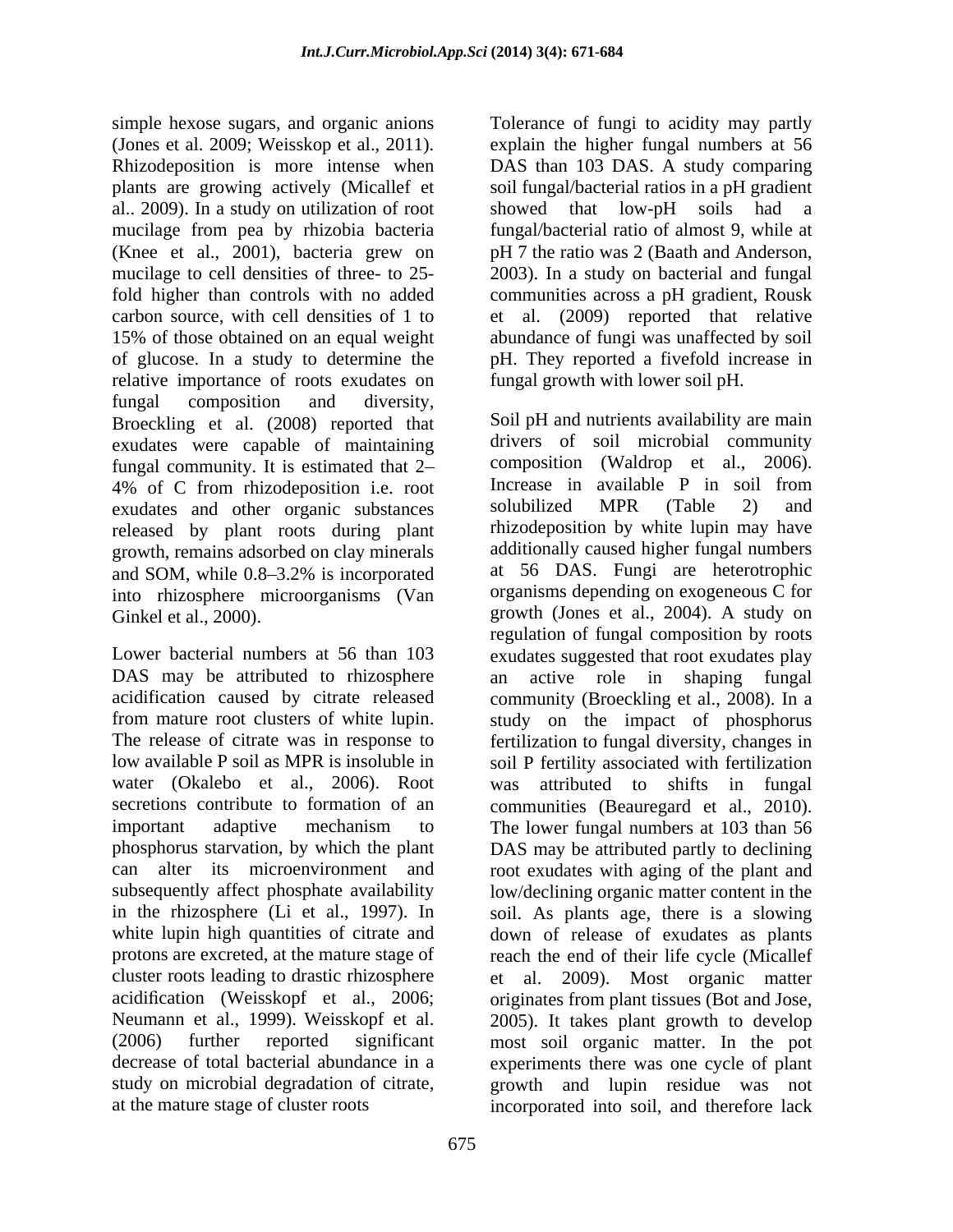addition of decaying plant residues to soil and carbon cycling process in the soil organic matter and root growth and decay

1993). White lupin produces large amount attributed to higher colonization of old root clusters due to reduced competition (Neumann et al., 1999). There was little $\qquad \qquad$ al., 2010). effect of microbial degradation of citric acid due to higher microbial colonization Despite higher levels of available P in soil rate at the surface of older roots (Foster, with application of 60 and 90 kg P ha<sup>-1</sup> at

## **Relation between MPR application rates and soil bacterial and fungal**

At 28 DAS bacterial numbers were significantly higher (P<0.05) in 90 kg P

of soil organic matter build up. Continual  $ha^{-1}$  treatment than 60 kg P ha<sup>-1</sup> rate (Fig. surface contributes to biological activity control (0 kg P ha<sup>-1</sup>) and 30 kg P ha<sup>-1</sup> (Bot and Jose, 2005). Breakdown of soil population at 28 DAS was similar to also contribute to these processes (Bot and higher P application rates in the order 60 > Jose, 2005). 90 > 30 > 0 kg P ha<sup>-1</sup> (Fig. 1). At 56 DAS, The reduction in fungal numbers at 103 MPR rates used. The bacteria population DAS may also be linked to production of was higher in lower rates of P (control and antifungal compounds by lupin. Many  $30 \text{ kg}^{\text{T}} P \text{ ha}^{-1}$ ). Least bacterial numbers plant secondary metabolites are known to were found in the 60 and 90 kg P ha<sup>-1</sup> have anti fungal properties (Broeckling et treatments. For fungi, their numbers were al., 2008). Isoflavanoids released by lupin, significantly higher in the higher P rates in stimulated by low pH levels in the the order  $60 > 90 > 30 > 0$  kg P ha<sup>-1</sup> (Fig. 1). rhizosphere of cluster roots, have At final harvest of lupin (103 DAS) the antibiotic properties (Wojlaszek et al., number of bacteria and fungi were of different isoflavonoids (Katagiri et al., than the control (Fig. 1). Higher fungal 2000) and some of them act as antifungal and bacterial numbers in 60 and 90 kg P compounds (Wojtaszek and Stobiecki  $ha^{-1}$  treatments than control and 30 kg P 1997; Bednarek et al. 2003). Weisskopf et ha<sup>-1</sup> treatments at 28 DAS may be al. (2006) showed that white lupin attributed to increased availability of P in isoflavonoids induced sporulation in soil (Table 2). Available P in soil was several fungal strains. Higher bacterial greater with increasing P rate (Table 2). numbers at 103 DAS than 56 DAS may be Phosphorus is an important macronutrient from fungi. Many fungi and bacteria fertilization impacts on soil fungal and compete for the same resources (Rousk et bacteria diversity involving different P al., 2008). In a study on cluster root rates, change in soil P fertility with function of P deficient white lupin, application of fertilizer was associated application of citric acid exogenously was with shifts in the composition of fungal 90% recoverable in senescent clusters and bacterial communities (Beauregard et  $^{-1}$  roto (Eig rate (Fig. 1). Least bacterial numbers were found in  $^{-1}$  and 20 kg D ha<sup>-1</sup> ) and 30 kg P  $ha^{-1}$ -1 treatments. Treatment effects on fungal bacteria. Fungal numbers were higher at (Fig. 1). At 56 DAS, bacteria and fungi responded differently to -1  $\frac{1}{\text{Eic}}$  1) (Fig. 1). significantly higher with MPR application for all living organisms (Marschner, 1995). In a study on phosphorus al., 2010).

1986). 56 DAS (Table 2) the number of bacteria **numbers** Mature lupin cluster roots strongly acidify  $-1$  of at was low. This may be attributed to acidification of the rhizosphere by citrate released form mature lupin root clusters. the rhizosphere by citrate exudation (Neumann et al., 1999). Li et al. (1997).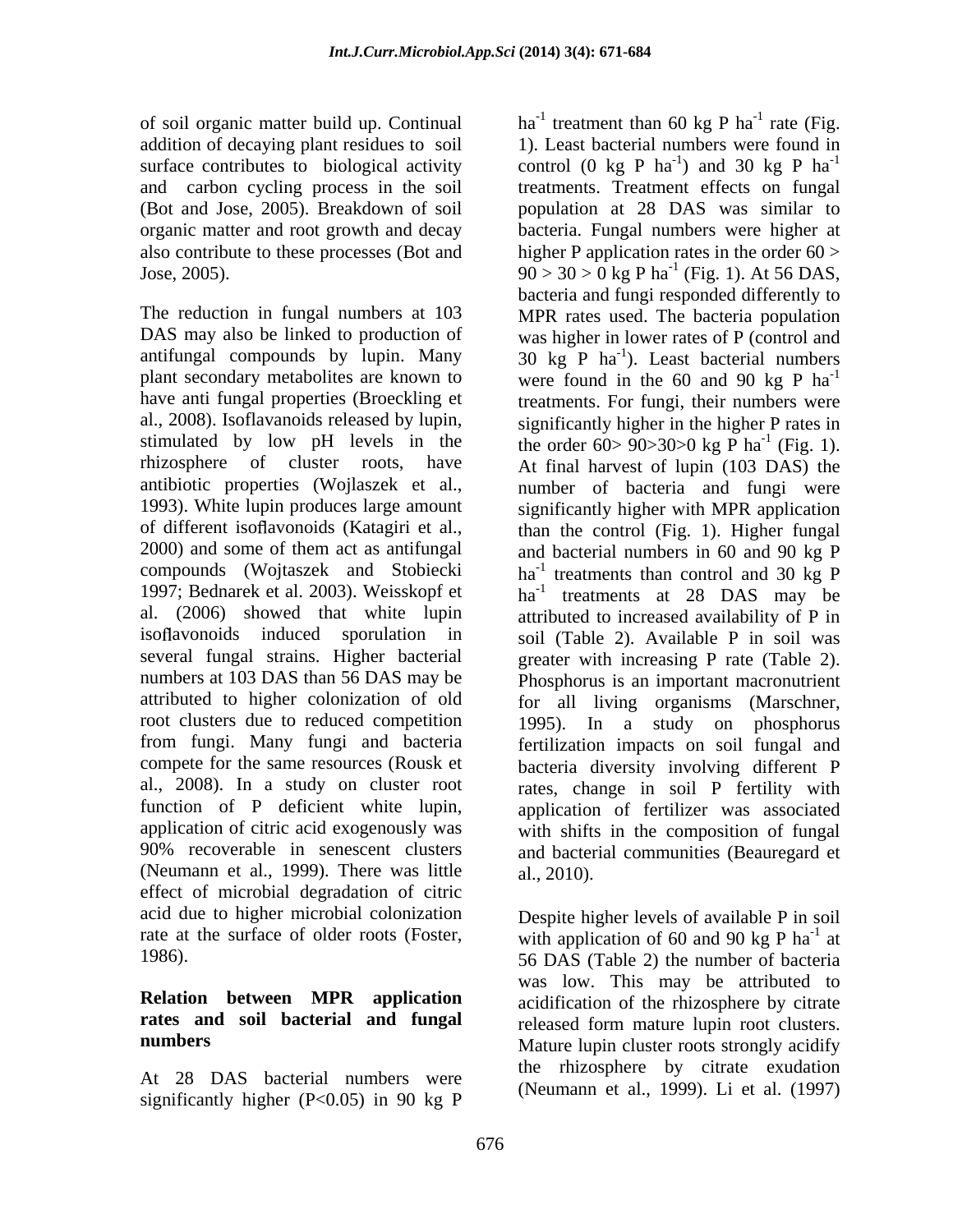reported that proteoid roots can decrease higher availability of P in soil (Table 2). In the pH of rhizosphere soil to as low as pH the control treatment, initial available P in 3.6. In a calcareous soil  $(20\% \text{ CaCO}_3)$ , soil (Table 2) was utilized by lupin for proteoid roots of white lupin (Lupinus growth and may partly explain the low albus) acidified rhizosphere from pH 7.5 to 4.8 (Dinkelaker et al., 1989). Bacteria sampling periods. P is an important plant are sensitive to low pH (Rousk et al., macronutrient (Schachtman et al., 1988) 2010). Indirect liming effect of MPR due and plants derive P needs from soil to its high calcium content (Zin et al., (Marschner, 1995). Both organic and 2005) may have been unlikely in the short inorganic forms of phosphorus are duration of the experiment. In a long term field experiment (2002-2007) investigating effect of phosphate rock on soil nutrient dynamics, values of pH increased **Soil available P as affected by stage of** gradually from 2004 to 2007 for PR treatments (Danso et al., 2010). Higher number of bacteria in control and 30 kg P Soil available P declined with progression ha<sup>-1</sup> treatments at 56 DAS the pH decline of lupin growth and development. The from its initial alkaline value may have not control had lower levels of available soilP been drastic. This may be attributed to lower secretion of citrate in control and 30 available P was higher in the 90 kg P ha<sup>-1</sup> kg P ha<sup>-1</sup> or there may have been fewer followed by 60 kg P ha<sup>-1</sup> treatments at all cluster roots in these treatments. This is however a subject for further investigation. Decline in available P with crop growth

The higher fungal numbers with higher P application rates at 56 DAS may be elements required for normal growth and attributed to increased availability of P in development of plants (Marschner, 1995). soil (Table 2) coupled with fungal Most crops take up majority of the tolerance to soil acidity. Phosphorus is nutrients during periods of vegetative essential for fungal growth (Herrera-<br>
growth (Mengel, 1996). Soil Estrella et al., 2012). P in its oxidized form is incorporated into many of the P and mediate key processes in soil P biomolecules in a plant or fungal cell, such cycle such as P mineralization and as to provide genetic material, membranes, immobilization (Oberson and Jones, and molecular messengers, among others 2005). (Herrera-Estrella et al., 2012). In a study on bacterial and fungal communities because no P input was added to soil and across a pH gradient the relative initial P in soil had been taken up by lupin abundance of fungi was unaffected by pH for growth. Sources of phosphorus include and fungal diversity was only weakly inorganic or mineral P, and organic P related with pH (Rousk et al., 2010). sources like animal manure, compost and

control at 103 DAS may be as a result of

soil (Table 2) was utilized by lupin for microbial numbers in this treatment at all inorganic forms of phosphorus important sources of phosphorus for plant growth (Obaga et al., 2002).

# **lupin growth and MPR application**

at 28, 56 and 103 DAS (Table 2). Soil -1  $^{-1}$  tractmonts of all treatments at all sampling periods (Table 2)

was due to uptake by lupin and microbial immobilization. P is one of the essential growth (Mengel, 1996). Soil microorganisms act as sink and source of immobilization (Oberson and Jones, 2005).

The higher number of bacteria and fungi in green manure (Ojiem, 2006) or low cost 30, 60 and 90 kg P ha -1 treatments than materials such as PRs (Waigwa et al., Available P was low in control treatment 2003).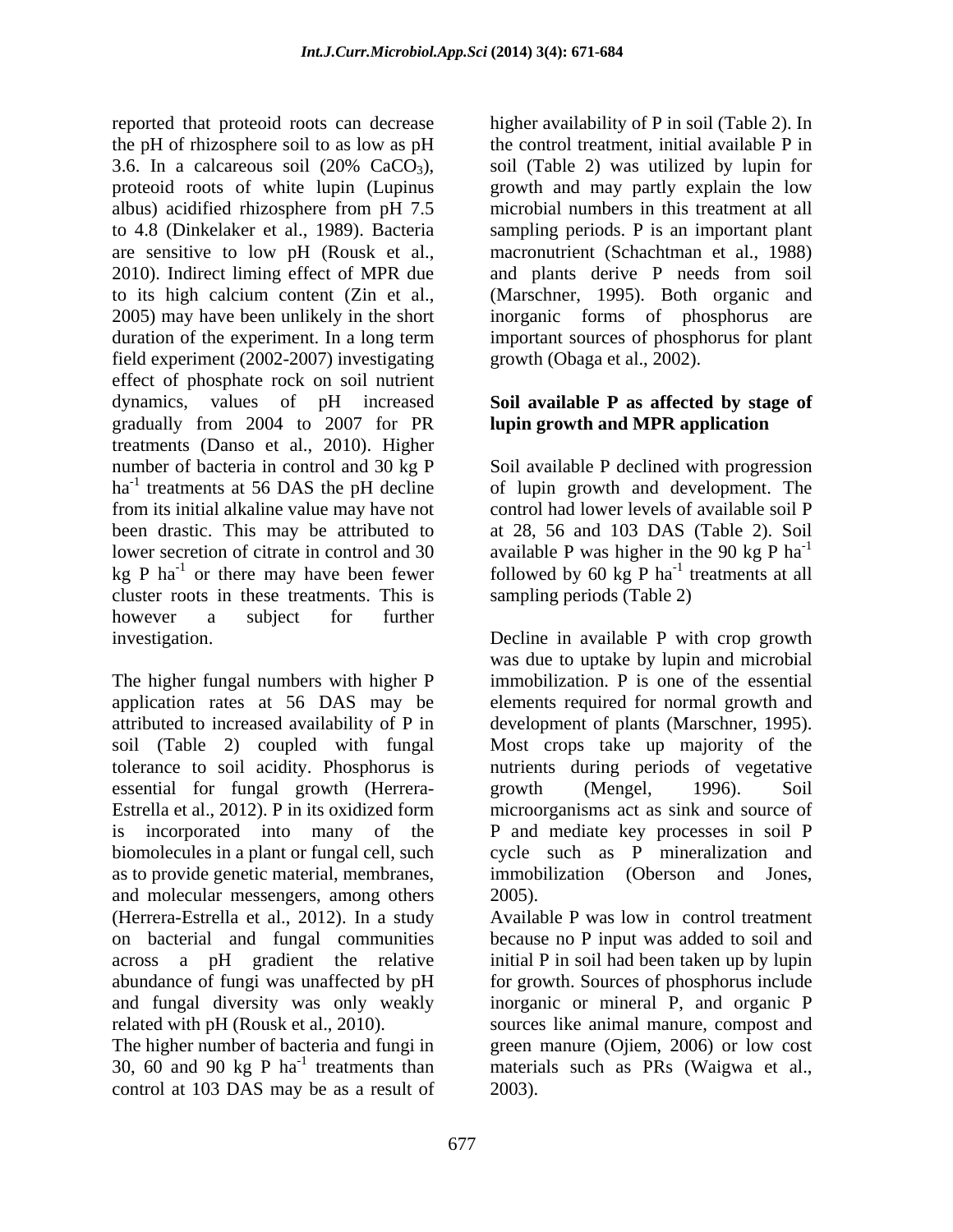Lupin however solubilized MPR resulting into increased availability of P in MPR at all sampling periods. At 28 DAS highest applied treatments over control. Plant and uptake of P was observed with application microbial mechanisms can effectively of 90 kg P ha<sup>-1</sup> followed by 60 and 30 kg P extract P from PR and release it into soil solution or into the labile fraction of soil lupin plants (Lupinus albus L.) have a great ability of mobilizing the sparingly formation in white lupin (Neumann et al., alifferences observed in the other of cluster root development (Weisskopf et when soils are deficient in P or in response  $\frac{1}{2}$  lupin was at 50% flowering, a stage in to Al toxicity (Arcand and Schneider, labile P and plant-available P (Arcand and

DAS and declined at 103 DAS. Lowest uptake was found in the control treatment  $ha^{-1}$  (Table 3).

(Arcand and Schneider, 2006). White No significant differences in P uptake soluble P through changing rhizosphere found in the treatments with higher P rates processes, particularly by citrate exudation (90 and 60 kg P ha<sup>-1</sup>). At 103 DAS, (Veneklaas et al., 2003; Neumann et al., highest uptake levels were found in the 90 2000). P deficiency induces cluster root  $\log$  ha<sup>-1</sup> application rate with no significant 2000). Mature cluster roots secrete greater treatments (Table 3). The correlation  $(r^2)$ amounts of carboxylates, mainly citrate between soil available P and uptake was that strongly acidifies the rhizosphere significant at 28, 56 and 103 DAS (0.948, (Neumann et al. 2000). Solubilization, soil 0.920 and 0.975, respectively). Higher P extraction and uptake of phosphate into uptake at 56 DAS can be attributed to the plant occur mainly at this mature stage requirement of this element in the al., 2006). White lupin has been found to  $(2006)$  reported that P was essential for  $N_2$ effectively utilize P from PR particularly fixation by common bean. At 56 DAS, 2006). Gardner et al. (1983) reported that Symbiotic nitrogen fixation is maximum at the proteoid roots of P-deficient lupin flowering (Voisin et al., 2003). Declined P plants secreted large quantities of citric uptake at 103 DAS in all treatments may acid. They reported that adding varying have been due to transfer of nutrients to amounts of citrate resulted into release of the reproductive part of the plant such as large amounts of inorganic phosphate from seeds. Developing seeds are net importers insoluble phosphated ferric hydroxide. The of organic and inorganic nutrients (Patrick higher available P content at higher P rates and Offler, 2000). Kisetu and Teveli than control can be attributed to (2013) observed low P and N contents in solubilization of MPR by citrate released green gram plant tissues and attributed it from lupin root clusters (Neumann et al., to increase in number of pods per plant 1999). The addition of PR to soil increases and the number of seeds per pod. They total soil P with the potential to replenish reported that most of the N and P nutrients Schneider, 2006). were transported to actively growing parts **Plant P uptake as affected by MPR** seeds production. Lower uptake in the **application and sampling times.** Control treatment at all sampling periods P uptake by lupin increased from 28 to 56 (Table 3) The higher P uptake in the occurred in the latter two treatments at 28 DAS. At 56 DAS, highest uptake was  $^{-1}$   $\lambda$   $\pm$  102 DAS ). At 103 DAS, differences observed in the other  $2\lambda$  $)$ symbiotic nitrogen fixation process. Ojiem lupin was at 50% flowering, a stage in which BNF was close to maximum values. contained in Minjingu Mazao fertilizer of the plant for formation of pods and for can be attributed to low available P in soil (Table 3) The higher P uptake in the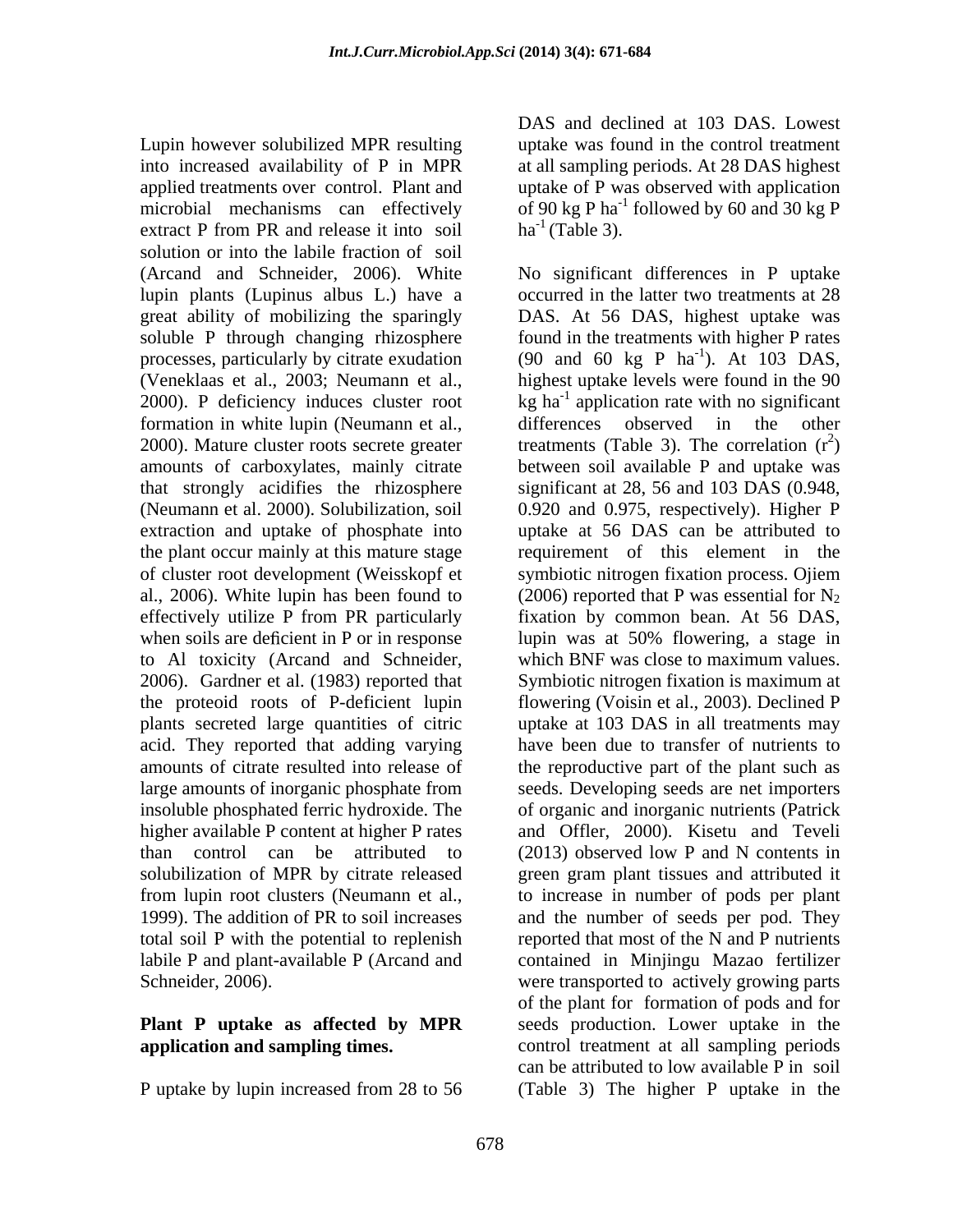treatments 60 and 90 kg P ha<sup>-1</sup> at 28 and 56 DAS and in the 90 kg ha<sup>-1</sup> treatment at 103 DAS was due to higher soil available P content in the soil (Table 3). The Lupin DM yield, pod dry weight and seed significant correlations between available yield were significantly higher (P<0.05) at P in soil and uptake by lupin indicates that higher P application rate (60 and 90 kg P soil available P influenced P uptake by  $h a^{-1}$  than control and 30 kg P  $h a^{-1}$ lupin. The production of citrate by lupin root clusters (Neumann et al., 1999) led to solubilization of MPR and consequently The higher pod weight, seed and DM

Legumes have been shown to increase due to higher available P in soil (Table 2). dissolution and utilization of phosphate rock P compared with non-legumes mainly Kisetu and Teveli (2013) in a screen due to rhizosphere processes (Horst et al., house pot experiment to assess the 2001; Kamh et al., 1999; Vanlauwe et al., response of green gram (Vigna radiata L.) 2000a). In a study on P uptake in grain to application of Minjingu Mazao fertilizer legumes and changes in P pools in the  $(31\% \text{ P}_2\text{O}_5)$  on a neutral Olasiti soil, rhizosphere, depletion of labile P pools showed that the number of pods and seeds (resin P and NaHCO<sub>3</sub>-Pi) was greatest in increased from 3-6 and 7-9, respectively, the rhizosphere of faba bean, while in treatments 40 to 160 mg per 4 kg soil of sparingly available P pools, particularly fertilizer applied. Similarly, the tissue N residual P, were most strongly depleted in and P increased with treatment levels. The the rhizosphere of white lupin (Mat Hassan, et al., 2010). seeds per pod signified the role of N and P

this to increased P availability from PR lupin GM extracting native non-available P.

#### -1 at 28 and **Yield and yield components of lupin as** <sup>-1</sup> treatment at **affected by MPR application**

Lupin DM yield, pod dry weight and seed -1 treatments (Table 4).

increased the available P content in soil. yields obtained at higher P application The higher pod weight, seed and DM rates can be attributed to higher P uptake

The use of lupin green manure to increase like green gram. They also observed low rock phosphate availability has been found responses at low (< 80 mg per 4 kg soil) to significantly increase lupin P uptake and high  $(> 320 \text{ mg per 4 kg soil})$  rates of and McLenaghen et al. (2004) attributed Minjingu Mazao fertilizer applied. The dissolution This was enhanced by the fixation by lupin legume may have legume due to higher Ca uptake and contributed to increased yield and yield acidification of the rhizosphere or components of lupin. Herridge (2006) extraction of native non-available P by the reported BNF values of 60-210 kg N ha<sup>-1</sup>  $(31\% \text{ P}_2\text{O}_5)$  on a neutral Olasiti soil, increase in number of pods per plant and in protein synthesis in leguminous plants supply of N through biological nitrogen -1 in white lupin.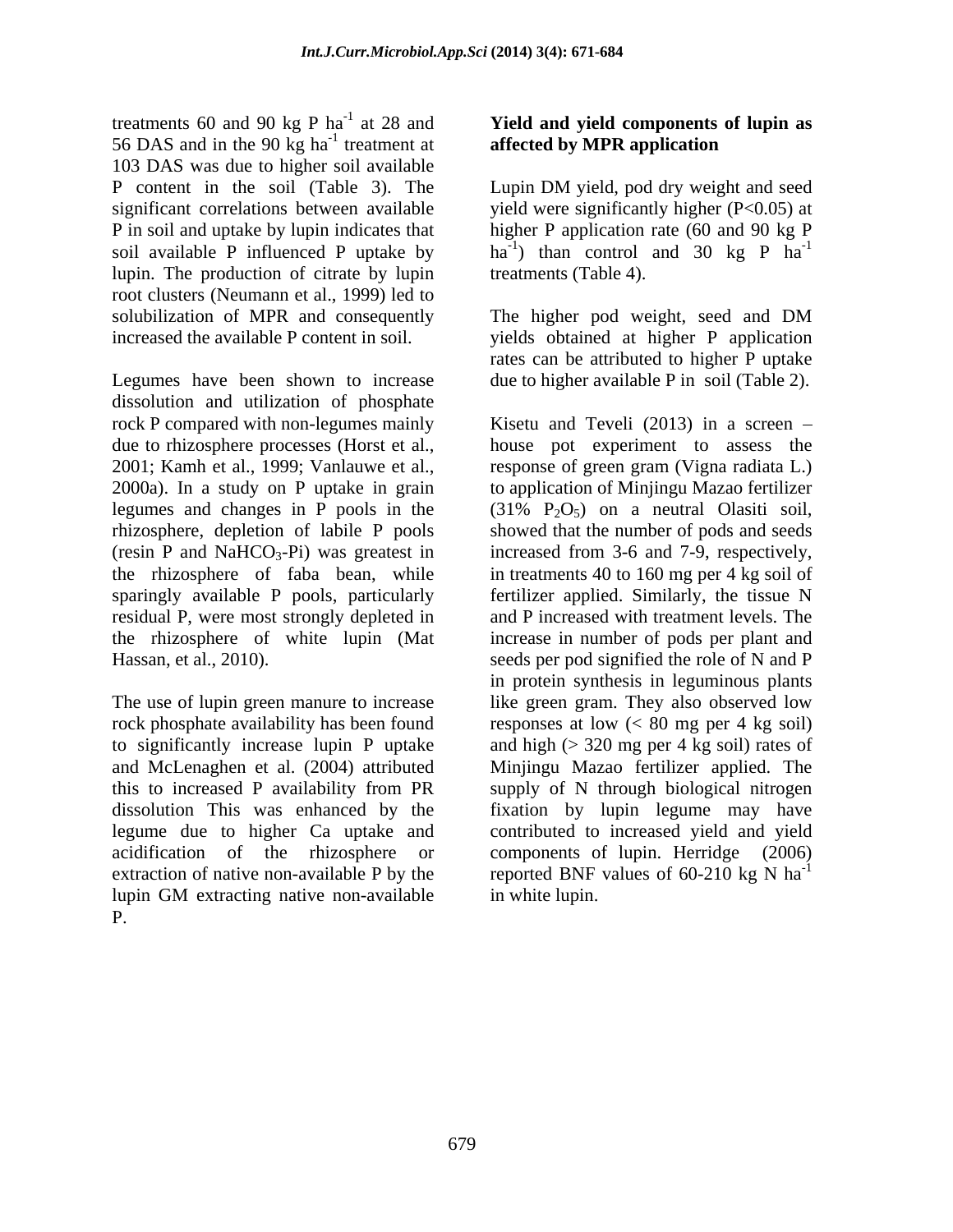**Fig.1** Number of bacteria and fungi (CFU  $\times 10^{-5}$  g<sup>-1</sup> dry soil) under different MPR rates and sampling times



**Table.2** Soil available P under different MPR rates and sampling times

| P rates                 |                     | Soil available P                                    |                          |
|-------------------------|---------------------|-----------------------------------------------------|--------------------------|
| $(\text{kg P ha}^{-1})$ |                     |                                                     |                          |
|                         | <b>28 DAS</b>       | $\frac{\text{(mg kg}^{\text{-1}})}{56 \text{ DAS}}$ | 103 DAS                  |
|                         | 14.5                | $\sim$ $\sim$ $\sim$<br>$\cup \cdot \cup$           | $\Delta \Omega$<br>ر     |
| JV.                     | $19.2^{\circ}$      | $\sim$ $\pi c$<br>$\cup$ ., $\cup$                  | $\sim \pi c$<br><u>.</u> |
|                         | ററ<br>40.1          | U.J                                                 | t.J                      |
|                         | $36.3^{a}$<br>ن.ں ر | 77a<br>.                                            | $8.3^{\mathrm{a}}$       |

Key: DAS = days after sowing. Means in a column followed by the same letter are not significantly different at P<0.05, using the Tukey mean separation procedure

| P rates                 |                             | P uptake           |                                                    |
|-------------------------|-----------------------------|--------------------|----------------------------------------------------|
| $(\text{kg P ha}^{-1})$ |                             | $(mg P g^{-1} DM)$ |                                                    |
|                         | <b>28 DAS</b>               | 56 DAS             | 103 DAS                                            |
|                         | $\sim$                      | $\overline{1}$ .   | ∪.⊥                                                |
| $\sim$<br>$\sim$ $\sim$ | $\sim$<br><u>_</u>          | ن ک                | v.i                                                |
| $\epsilon$              | $\sim$ $\sim$ $\sim$<br>ن ک | $\sim$ $\sim$      | $\Omega$ $2^{ab}$<br>$\mathsf{U} \cdot \mathsf{L}$ |
| $\alpha$<br><b>∕</b>    | n 1d<br>ັບ ∙ັ⊥              | 3.8 <sup>a</sup>   | 0.3 <sup>a</sup>                                   |

**Table.3** Plant P uptake under different MPR rates and sampling times

**Key:** DAS = days after sowing; DM = dry matter weight. Means in a column followed by the same letter are not significantly different at P<0.05, using the Tukey mean separation procedure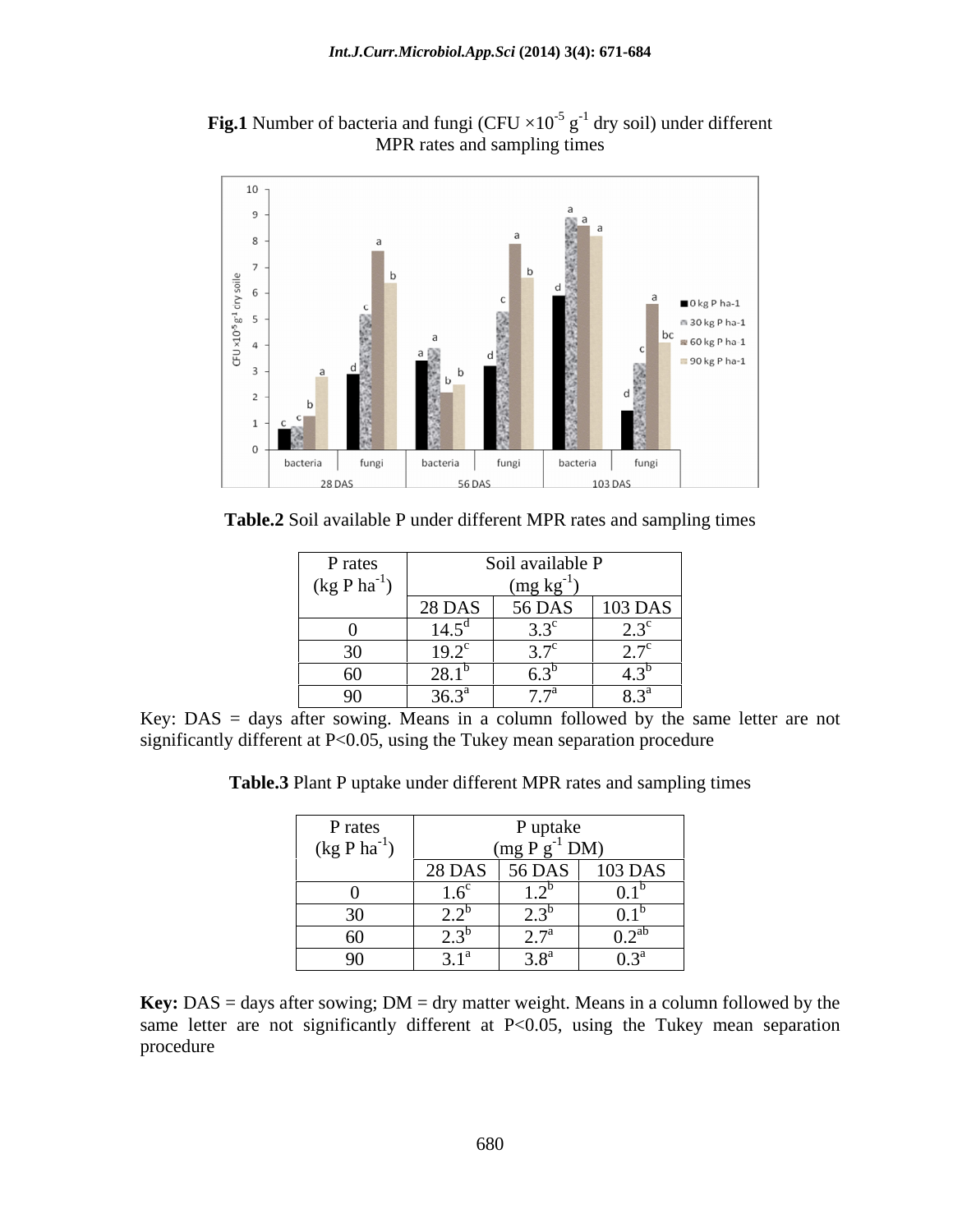| P rates $(kg Pha^{-1})$ | Pod dry weight | Grain Yield                              | DM                              |
|-------------------------|----------------|------------------------------------------|---------------------------------|
|                         | (g plant)      | $(g$ plant $')$                          | $\mid$ (g plant <sup>-1</sup> ) |
|                         |                | $\sim$ $\sim$                            | $1 - 7$                         |
|                         |                |                                          |                                 |
|                         |                | $\epsilon$ o <sup>a</sup><br>, , , , , , |                                 |
|                         |                | $\epsilon$ $\alpha$<br><u>u.z</u>        | n ra                            |

**Table.4** Lupin pod dry weight, DM and Grain yield under different MPR rates and sampling times

Key: DAS = days after sowing;  $GY = \text{grain yield}$ ; DM = dry matter weight. Means in a column followed by the same letter are not significantly different at P<0.05, using the Tukey mean separation procedure

application rate influenced number of fungi and bacteria in soil. Number of bacteria increased from 28 to 103 DAS whereas fungal numbers increased from 28 to 56 DAS and declined at 103 DAS.

Bacteria numbers were lower at 56 DAS than 103 DAS, despite the increase in rhizodeposition. At 28 DAS bacterial and Department of Crops Horticulture and fungal numbers were significantly higher Soils, Egerton, University Kenya for (P<0.05) at 60 and 90 kg P ha<sup>-1</sup>. At 56 DAS, bacteria population was higher at facilities. This work was financially lower rates of MPR (control and 30 kg P supported by the Kenya National  $ha^{-1}$ ) while fungal numbers were higher at higher MPR rates. At final harvest of lupin  $(103 \text{ } DAS)$  lowest numbers of both<br>organisms were observed in the control References organisms were observed in the control. Soil available P and uptake, yield and yield components of lupin were higher at higher MPR application rates. To optimize MICrobiology lupin production in the mollic Phaeozems, of Njoro sub-County. MPR application rates of  $60-90$  kg P ha<sup>-1</sup> is a feasible strategy. Application of 60-90 kg P  $ha^{-1}$  to lupin resulted in increased available P in soil and consequently higher soil fungal Anderson, T.H. 2003. Comparison of soil and bacterial numbers, P uptake, pod yield, lupin DM and seed yield of white hyposiological and PLFA-based techniques. lupin. Incorporation of Lupin, with potential to solubilize MPR, into the maize

**Conclusion and recommendations**  based cropping systems of Njoro is Stage of lupin growth and MPR enhanced N and P availability. therefore a practicable trajectory for enhanced N and P availability. Characterization of bacterial and fungal species and, mechanisms and microbial processes for P mobilization of MPR is recommended for further study.

### **Acknowledgement**

<sup>-1</sup>. At 56 providing the glass house and laboratory ) while fungal numbers were higher at Commission for Science Technology and The authors gratefully acknowledge the supported by the Kenya National Innovation (NACOSTI).

#### **References**

- Alexander, M. 1977. Introduction to Soil Microbiology. John Wiley and Sons, Inc., New York.
- <sup>-1</sup> is a feasible agronomic effectiveness of phosphate rock: a -1 to determine effectiveness of phosphate form. to review. Anais da Academia Brasileira de Arcand, M.M., Schneider, K.D. 2006. Plant- and microbial-based mechanisms to improve the Ciências 78(4): 791-807.
	- fungal/bacterial ratios in a pH gradient using physiological and PLFA-based techniques. Soil Biol Biochem 35: 955-963.
	- Bednarek, P., Kerhoas, L., Einhorn, J., Franski,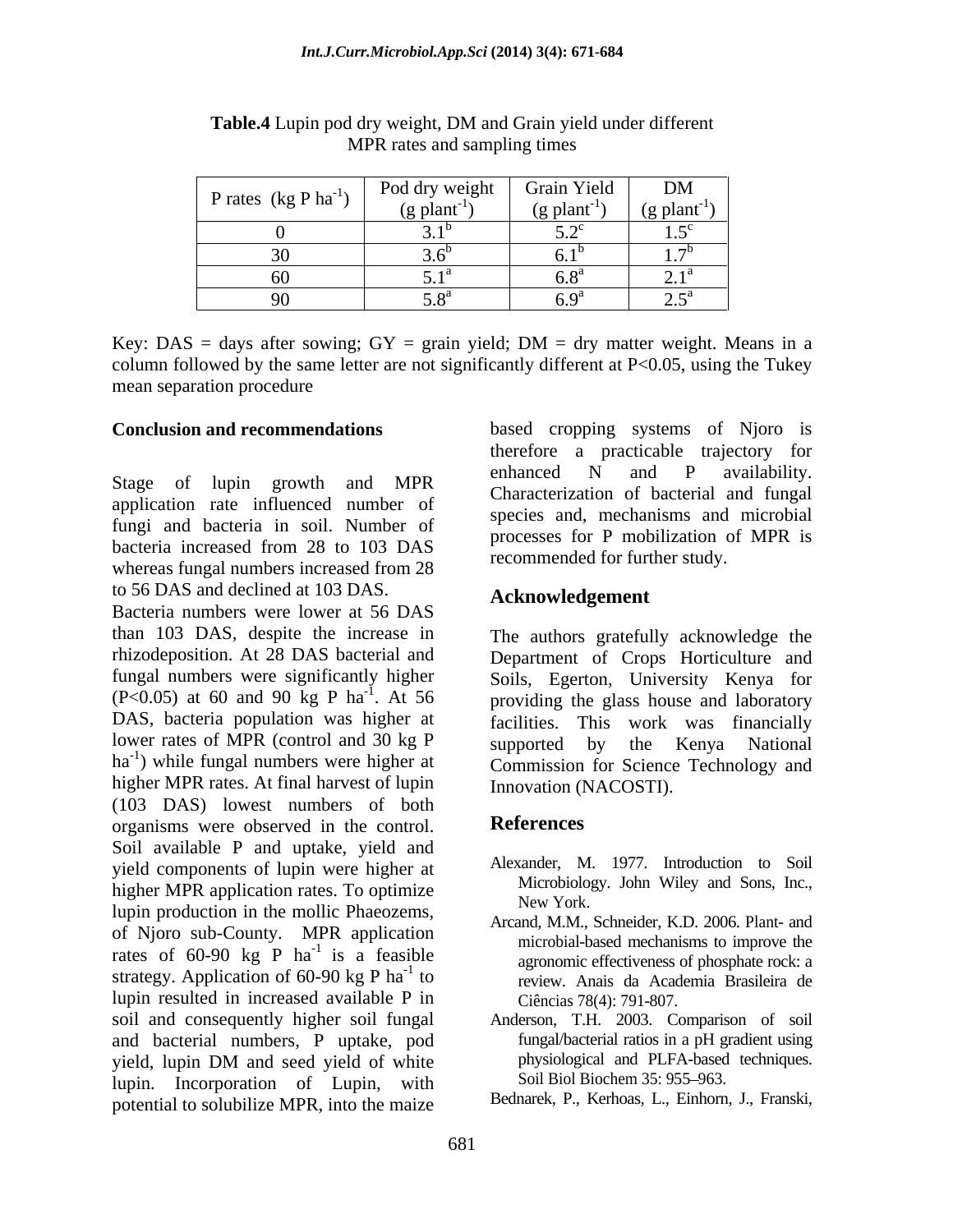R., Wojtaszek, P., Rybus-Zajac, M., Date accessed 13/03/2014. *angustifolius* responding to biotic and abiotic

- Bolan, N.S., Elliot, J., Gregg, P., Weil, S. 1997. Enhanced dissolution of phosphate rocks in
- Beauregard, M.S., Hamel, C., Atul, N., St-Arnaud M. 2010. Long-term phosphorus fertilization
- Broeckling, C.D., Broz, A.K., Bergelson, J., Soil 321: 5–33
- 
- Publishing Management Service. Rome Italy.
- Danso, I., Nuertey, B.N., Asamoah, E.O., Tetteh, K, Weights/2013. Date accessed 13/20201. And the accessed 13/20201. The state is a small of the state of the state is a small of the state of the state of the state of the state of the state of the state of the state of t
- Dinkelaker, B., Römheld, V., Marschner, H. of calcium in the rhizosphere of white lupin (*Lupinus albus* L.). Plant Cell and Environ
- Foster, R.C., 1986. The ultrastructure of the
- Gardner, W.K., Barber, D.A., Parberry, D.G. New York. 474p. in the soil/root interface is enhanced. Plant
- Herrera-Estrella, L.R., Lopez-Arredondo, D.L., Herrera-Estrella, A.H., 2012. Fungi adapted

- Stobiecki M. 2003. Profiling of flavonoid Herridge, D.F., 2006. Biological nitrogen conjugates in *Lupinus albus* and *Lupinus*  Herridge, D.F., 2006. Biological fixation: Techniques to enhance. Encyclopedia of soil science. 163-173p.
- stimuli. Chem Ecol 28: 1127 1142. Horst, W.J., Kamh, M., Jibrin, J.M., Chude, V.O., 2001. Agronomic measures for increasing P availability to crops. Plant Soil 237, 211-223.
- the rhizosphere. Biol Fert Soils 24: 169 174. Jones, D.L., Hodges, A., Kuzyakov, Y. 2004. Plant and mycorrhizal regulation of rhizodeposition. New Phytol 163: 459-480.
- impacts soil fungal and bacterial diversity but Jones, D.L, Nguyen, C., Finlay, R.D. 2009. not AM fungal community in alfalfa. Microb Ecol 59(2): 379-89. trading at the soil-root interface. Plant and Carbon flow in the rhizosphere: carbon Soil 321: 5–33
- Manter, D.K., Vivanco, J.M. 2008. Root Kamh, M., Horst, W.J., Amer, F., Mostafa, H., exudates regulate soil fungal community Maier, P., 1999. Mobilization of soil and composition and diversty. Appl Env Micro fertilizer phosphate by cover crops. Plant Soil 74(3):738-744. 211: 19-27.
- Buhler, J., Keich, U. Sun, Y. 2003. Designing KARI, 2002. Annual report, 2001. Kenya seeds for similarity search in genomic DNA. Agricultural Research Institute. KARI, Proceedings of RECOMB', pp. 67–75. Nairobi. Nairobi. **Nairobi**.
- Bot, A., Jose, B. 2005. The importance of soil Katagiri Y., Ibrahim R.K., Tahara S. 2000. HPLC organic matter. FAO soils bulletin, analysis of white lupin isoflavonoids. Biosc Biotech Biochem 64: 1118-1125.
	- 95 pp. Kisetu E., Teveli, C.N.M. 2013. Response of F.M., Danso, F., Afari P.A., Safo E.Y., application of Minjingu Mazao fertilizer Logah, V. 2010. The effect of rock phosphate error on Olasiti soils from Minjinguon soil nutrient dynamics, growth, Manyara, Tanzania. Pak J Biol Sci development and yield of oil palm in the  $16(22):1601-1604$ green gram (*Vigna radiate* L.) to an grown on Olasiti soils from Minjingu- 16(22):1601-1604
	- semi-deciduous forest zone of Ghana. Sci Knee, E.M, Gong, F.C., Gao, M., Tepliski, M., Tech 30 (1): 30-44 Jones, A.R., Foxworthy, A., Mort, A.J., 1989. Citric acid excretion and precipitation and its utilization by rhizosphere bacteria as a Bauer, W.D., 2001. Root mucilage from pea sole carbon source. Mol Plant Microbe Inter 14(6):775-84.
	- 12: 285 292. Landon, J.R. 1991. Booker Tropical Soil Manual. rhizoplane and rhizosphere. Ann Rev land evaluation in the tropics and subtropics. Phytopath 24: 211-299. Longman Scientific and Technical Essex, A Handbook for soil survey and agricultural New York. 474p.
	- 1983. The acquisition of phosphorus by Li, M., Shinano, T., Tadano, T. 1997. Distribution Lupinus albus L. III.The probable of exudates of lupin roots in the rhizosphere mechanism by which phosphorus movement under phosphorus deficient conditions. Soil Sci Plant Nutr 43: 237-245
	- Soil. 70: 107–124. Community Marschner, H. 1995. Mineral Nutrition of Higher Plants. London Academic Press: London; 889.
	- to metabolize phosphate as a source of Mat Hassan, H., Maeschner, P., McNeill, A.M. phosphorus. 2010. Growth, P uptake in grain legumes and changes in soil P pools in the rhizosphere.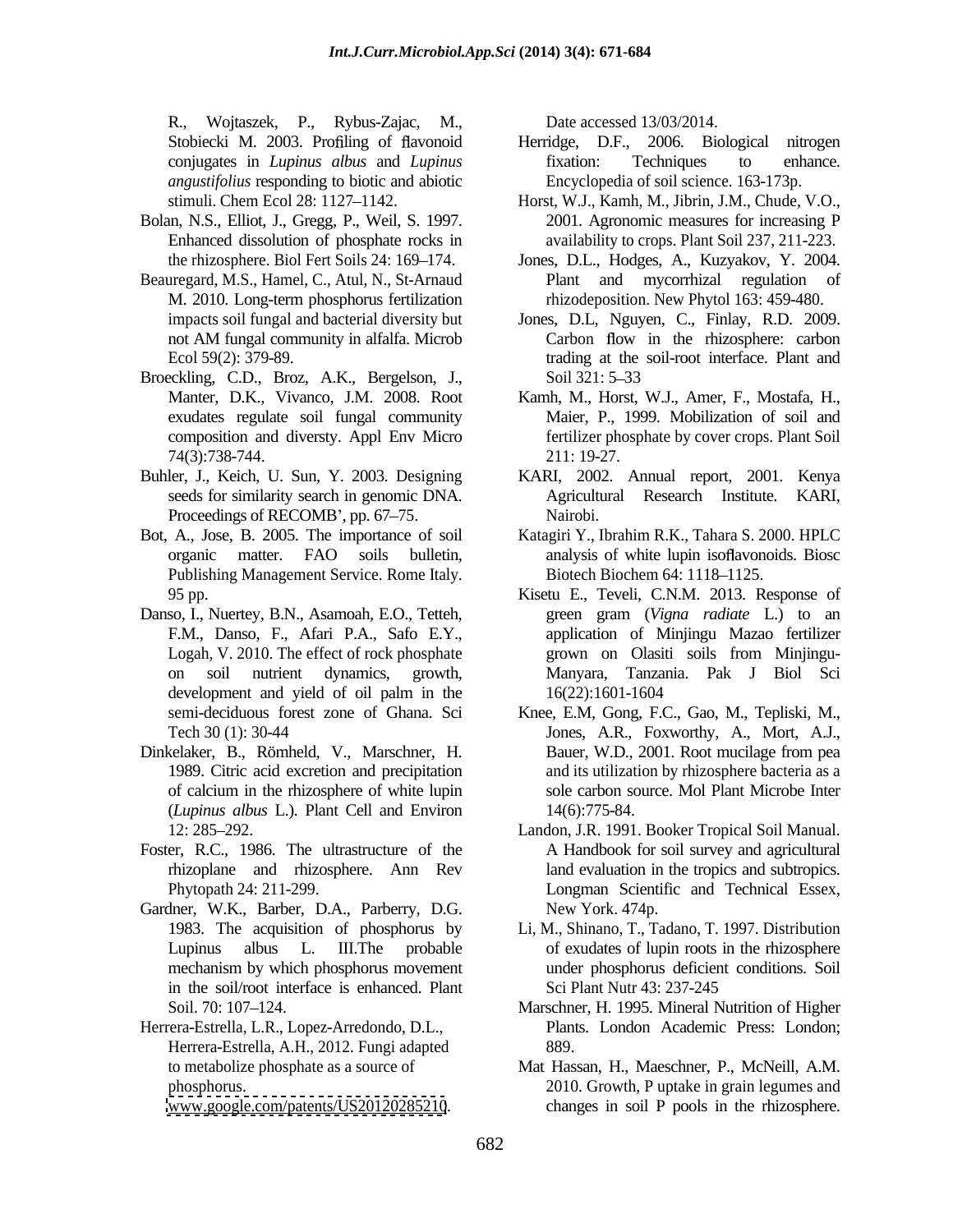Proceedings 19th World Congress of Soil Brisbane, Australia, 1-6 August, 2010 / R. J.

- McLean, E.O. 1982. Soil pH and lime Microbiological Properties. 2<sup>nd</sup> Edition,
- Mclenaghen, R.D., Randhawa, P.S., Condron, L.M., Di, H.J. 2004. Increasing phosphate rock availability using a white lupin green manure crop. Proceedings of the  $3<sup>rd</sup>$ Australian New Zealand Soils Conference, University of Sydney, Australia.
- Mengel K. 1986. Umsatz im Boden und Düngemittel. Z. Pflanzenmähr. Bodenk.
- accessions on rhizobacterial communities and
- Neumann, G., Massonneau, A., Martinoia, E., to phosphorus deficiency during proteoid root development in white lupin. Planta 208: 373–958.
- Neumann, G., Masonneau, A., Langlade, N., Dinkelaker, B., Hengeler, C., Römheld V., Martinoia, E. 2000. Physiological aspects of cluster root function and development in phosphorus deficient white lupin (*Lupinus*
- Obaga, S.O., Maobe, S.N., Makore, F. 2002. Evaluation of organic and inorganic sources of phosphorus for smallholder maize Participatory technology development by small holders in Kenya: proceedings of the management and legume research network
- Oberson, A., Jones, E.J. 2005. Microbial turnover of phosphorus in soil. In: Turner, B.J.,

- Science: Soil solutions for a changing world, Ojiem, J.O. 2006. Exploring socio-ecological Gilkes and N. Prakongkep (eds.): pp.179-<br>
smallholder farming systems. PhD thesis, 182. Wageningen University, Wageningen, The niches for legumes in western Kenya smallholder farming systems. PhD thesis, Netherlands, 169 p.
- requirement. In: A.L. Page (ed.), Methods of Okalebo, J.R., Woomer, P. L., Othieno, C. Soil Analysis. Part 2. Chemical and O., Karanja, N. K., Ikerra, S., Esilaba, nd Edition, A. O., Nekesa, A. O., Ruto, E. C., 9(2):199-224, American Society of Thuita, M. N., Ndungu, K. W., Kifuko, Agronomy, Madison, WI.<br>
M. N. and Bationo. A. 2007. The rd Africa: case studies in Western Kenya. Processing UHs Werel (1990) (1990). The Mellington, UK. Composition of the entire of the entire of the entire of the entire of the entire of the entire of the entire of the entire of the entire of the entire of the entire potential of underutilized phosphate rocks for soil fertility replenishment in African Crop Science Conference Proceedings Vol.8: 1589-1598.
- Ertagswirkung rohphosphathaltiger Karanja, N.K.M., Semoko, J.R.M., Bekunda, 149:674-690. Batiano, A. 2007. In Batiano, A (Eds.) Micallef, S.A., Shiaris, M.P., Colon-Carmona, A. 2009. *.* Influence of *Arabidopsis thaliana* Okalebo, J.R., Othieno, C.O., Woomer, P.L., M.A., Mugendi, D.N., Muasya, R.M., Advances in integrated soil fertility management in Sub-Sahara Africa: Challenges and Opportunities. 45-62.
	- natural variation in root exudates. J of Exp Onwonga, R.N., Lelei, J.J., Macharia, J.K. 2013. Bot 60:1729-1742. Comparative effects of soil amendments on Römheld, V. 1999. Physiological adaptations two maize hybrids in acidic soils of Molo<br>to phosphorus deficiency during proteoid root County, Kenya. Am J Exp Agric 3(4): 939phosphorus use and agronomic efficiencies of two maize hybrids in acidic soils of Molo County, Kenya. Am J Exp Agric 3(4): 939- 958.
	- 382. Patrick, J.W., Offler, C.E. 2000. Compartmentation of transport and transfer events in developing seeds. Exp Botany. 52 (356): 551-564.
		- Peterburgski, A.V., 1986. Practical Guidance on Agro-chemistry. Kolos Publ., Moscow.
	- *albus* L.). Ann of Bot 85: 211-234. Rao, M.S.S., Bhagsari, A.S., Mohamed. A.I. 2002. Fresh green seed yield and seed nutritional traits of vegetable soybean genotypes. Crop Science, 42:1950-1958.
	- production in Kisii, south west Kenya. Rousk, J., Demoling, L.A., Bahr, A., Baath, E.  $2<sup>nd</sup>$  scientific conference of the soil soil. Fems Microbiol Ecol 63: 350–358 2008. Examining the fungal and bacterial niche overlap using selective inhibitors in soil. Fems Microbiol Ecol 63: 350-358
	- projects, 2, Mombasa, Kenya, Jun 2000. Contrasting soil pH effects on fungal and 5864 p.<br>5864 p. 5864 p. the contraction of the contraction of the bacterial growth suggest functional state of the contraction of the contraction of the contraction of the contraction of the contraction of the contraction of the contracti Rousk, J.; Brookes, P.C.; Baath, E. 2009. Contrasting soil pH effects on fungal and bacterial growth suggest functional redundancy in carbon mineralization. App Env Microbiol 149(3):1589-1596.
	- Frossard, E., Baldwin, D.S., (Eds), organic Rousk, J., Brookes, P.C., Baath, E. 2010. Investigating the mechanisms for the